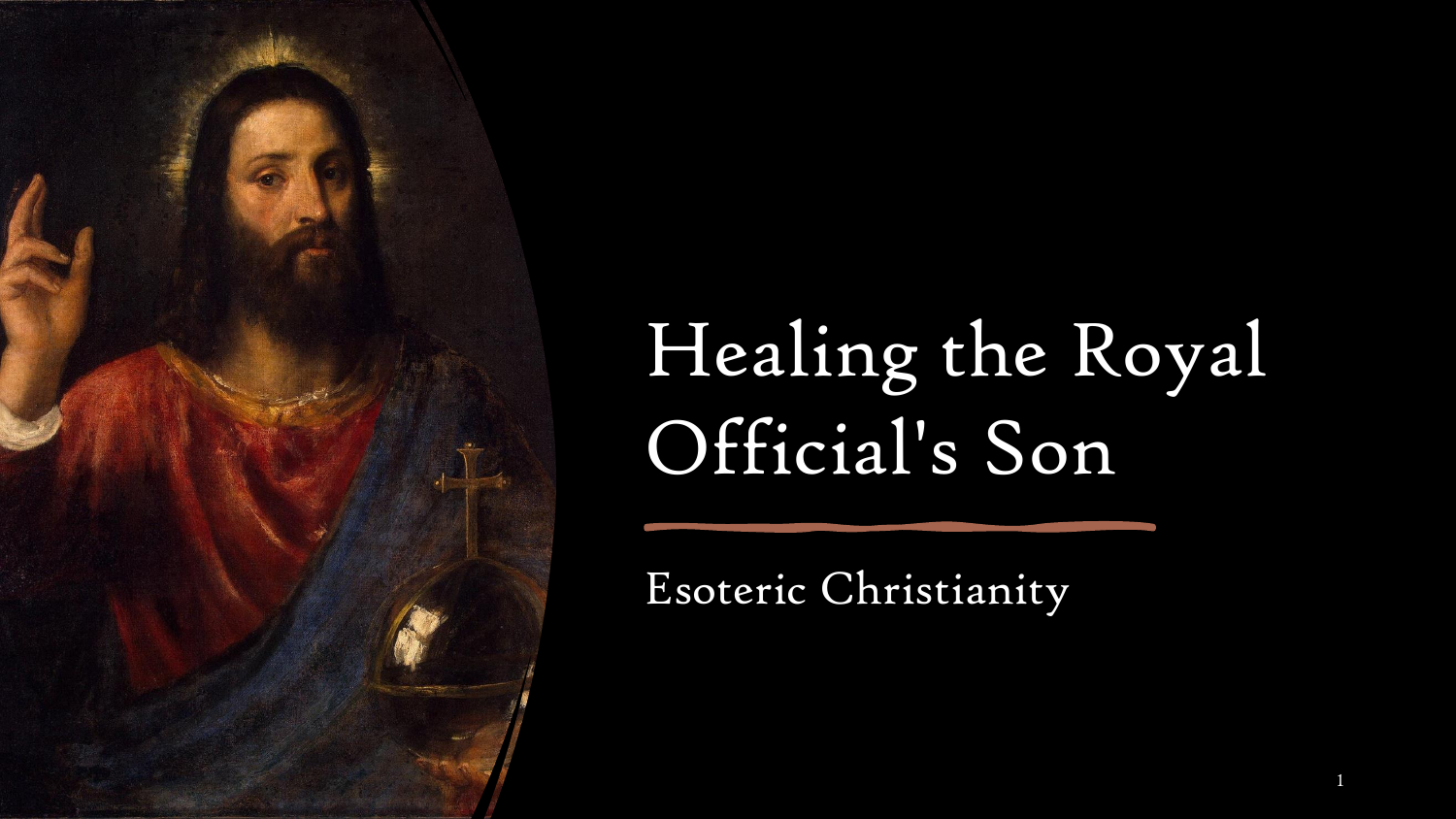## Χριστός Christ

Χριστός (Christ): Christos, "the Anointed One," and Krestos, whose esoteric meaning is "fire." The word Christ is a title, not a personal name.

"I [Christ] am come to send fire on the earth..." —Luke 12:49

Jesus [Christ] said, "I [Christ] have cast fire upon the world, and see, I am guarding it until it blazes." —Gospel of Thomas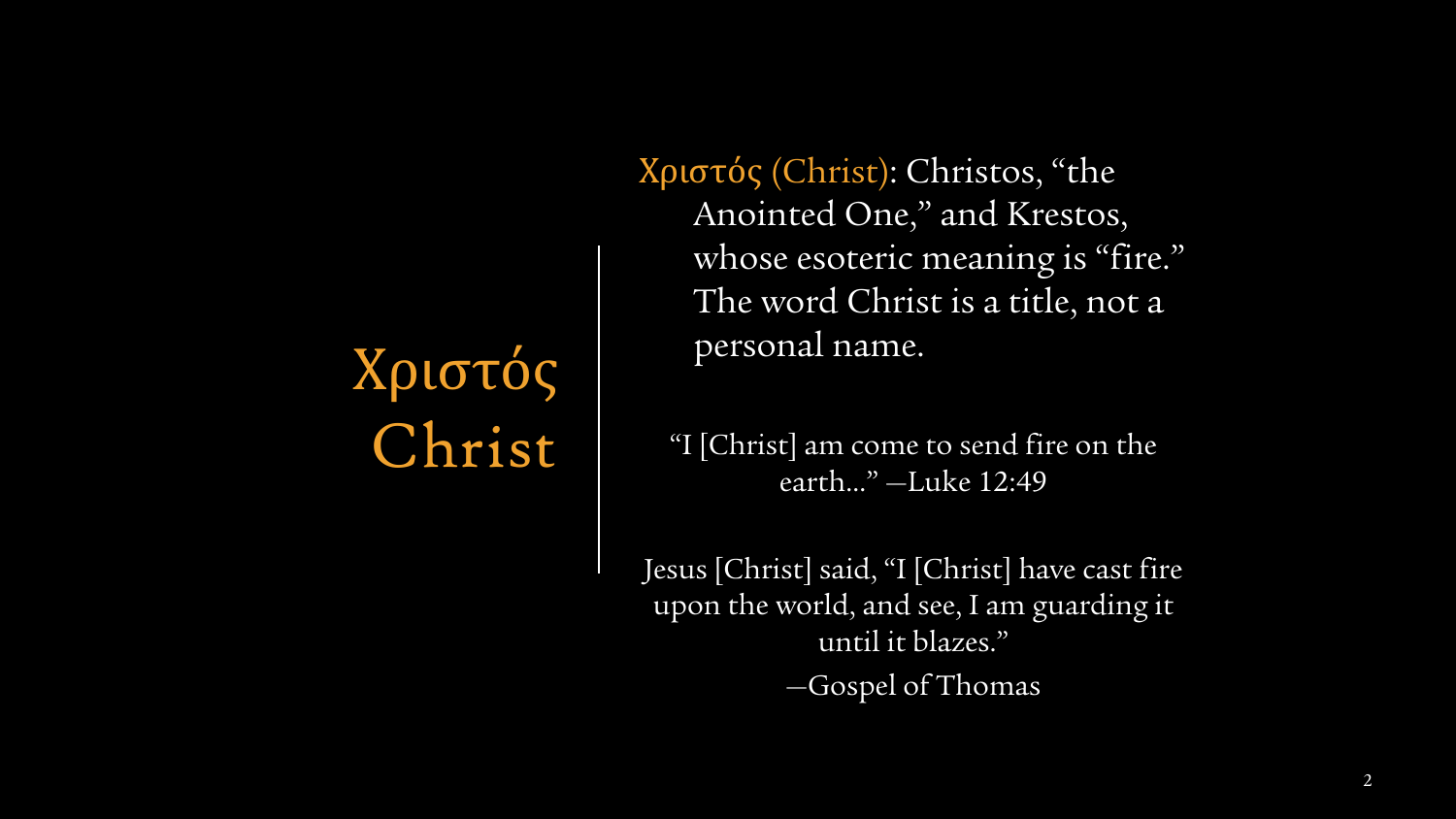|                  | ' Iod  | Y         |
|------------------|--------|-----------|
|                  | h Hei  | $\,E$     |
| Jesus<br>Yeshuah | W Shin | <b>SH</b> |
|                  | 1 Vav  | U         |
|                  | 7 Hei  | AН        |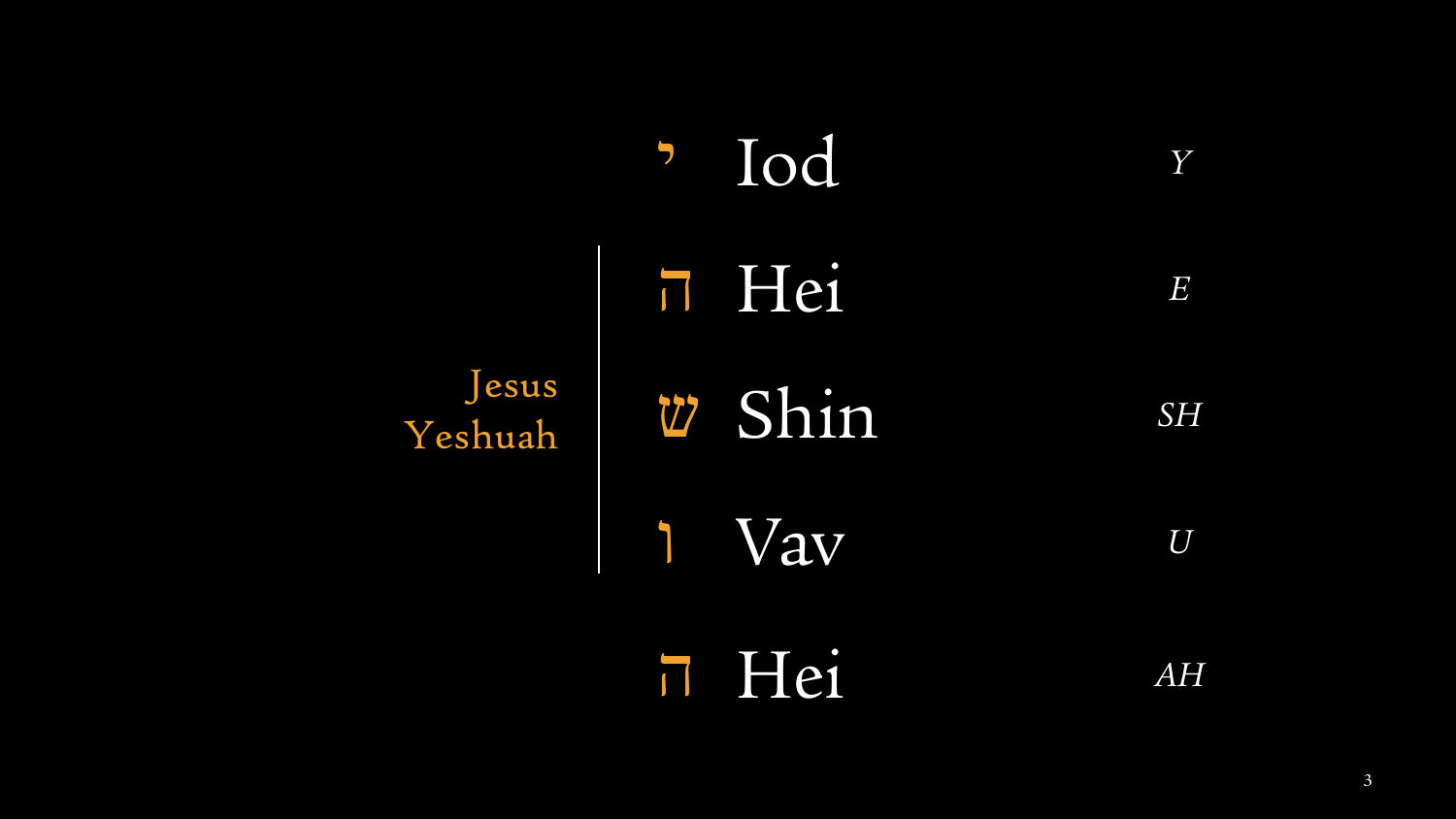Tetragrammaton Jehovah Iod-Chavah י Iod Eternal Masculine Principle Kether / Father / First Logos

I Hei Eternal Feminine Principle Chokmah / Son / Second Logos

1 Vav Masculine Principle, the lingam<br>Binah / Holy Spirit / Third Logos

THEI Feminine Principle; the uterus, the yoni<br>
Ain Soph Aur / Infinite Spiritual Potential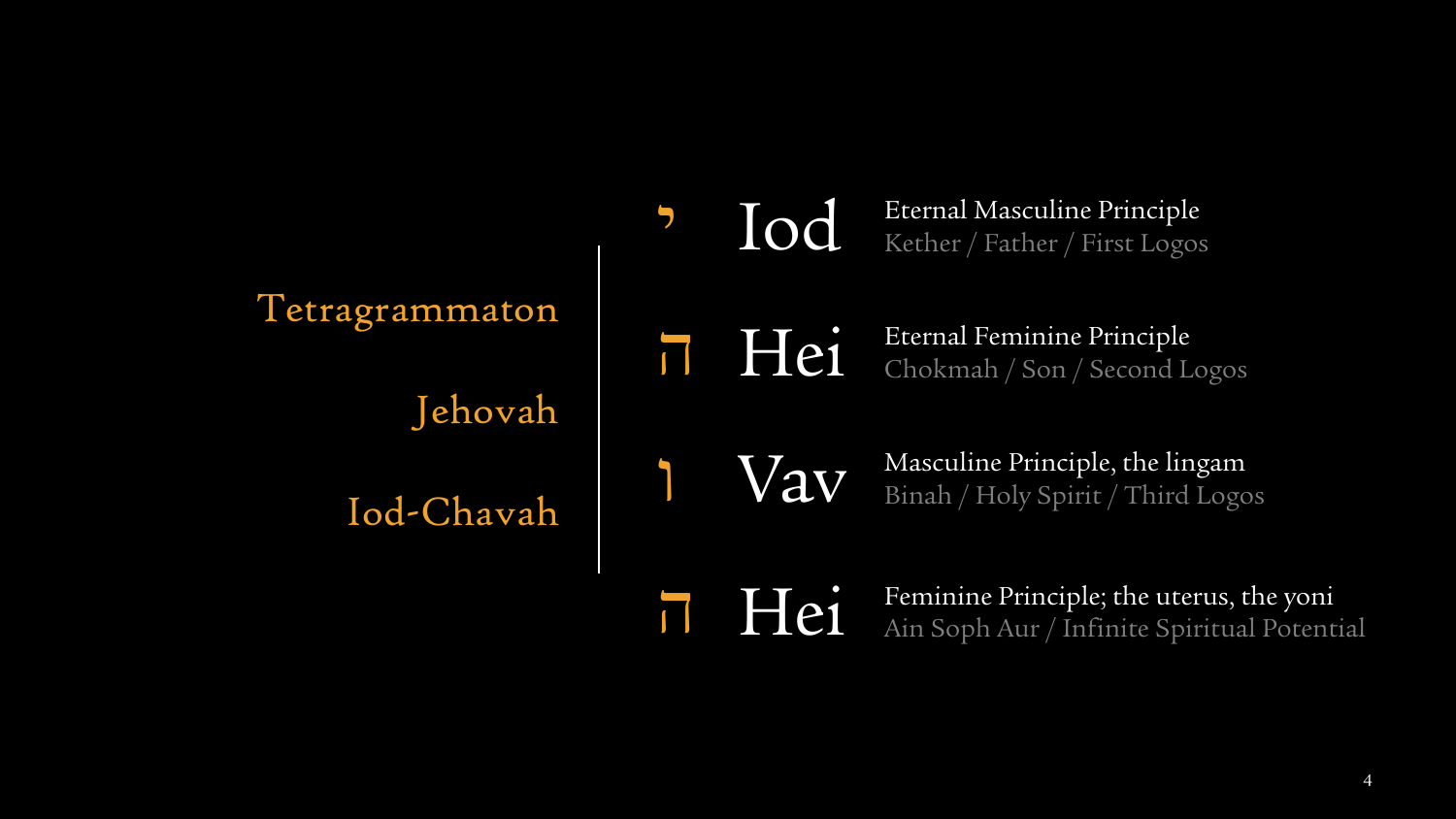עץ החיים Kabbalistic Tree of  $Life$   ${\rm Lie}$  Binah  ${\rm Holy}$  Spirit

אין Ain אין סוף Ain Soph אין סוף אור Ain Soph Aur

Kether כתר Father

Holy Spirit

Geburah גבורה Power, Intuition

Tiphereth תפארת

Hod הוד Emotion

Yesod יסוד

מלכות Malkuth Physical Body

Chokmah חכמה

Son

דעת Daath (Knowledge, Gnosis

Chesed חסד Mercy, Love, Spirit

Volition, Will

Netzach נצח Mind

Sex, Vitality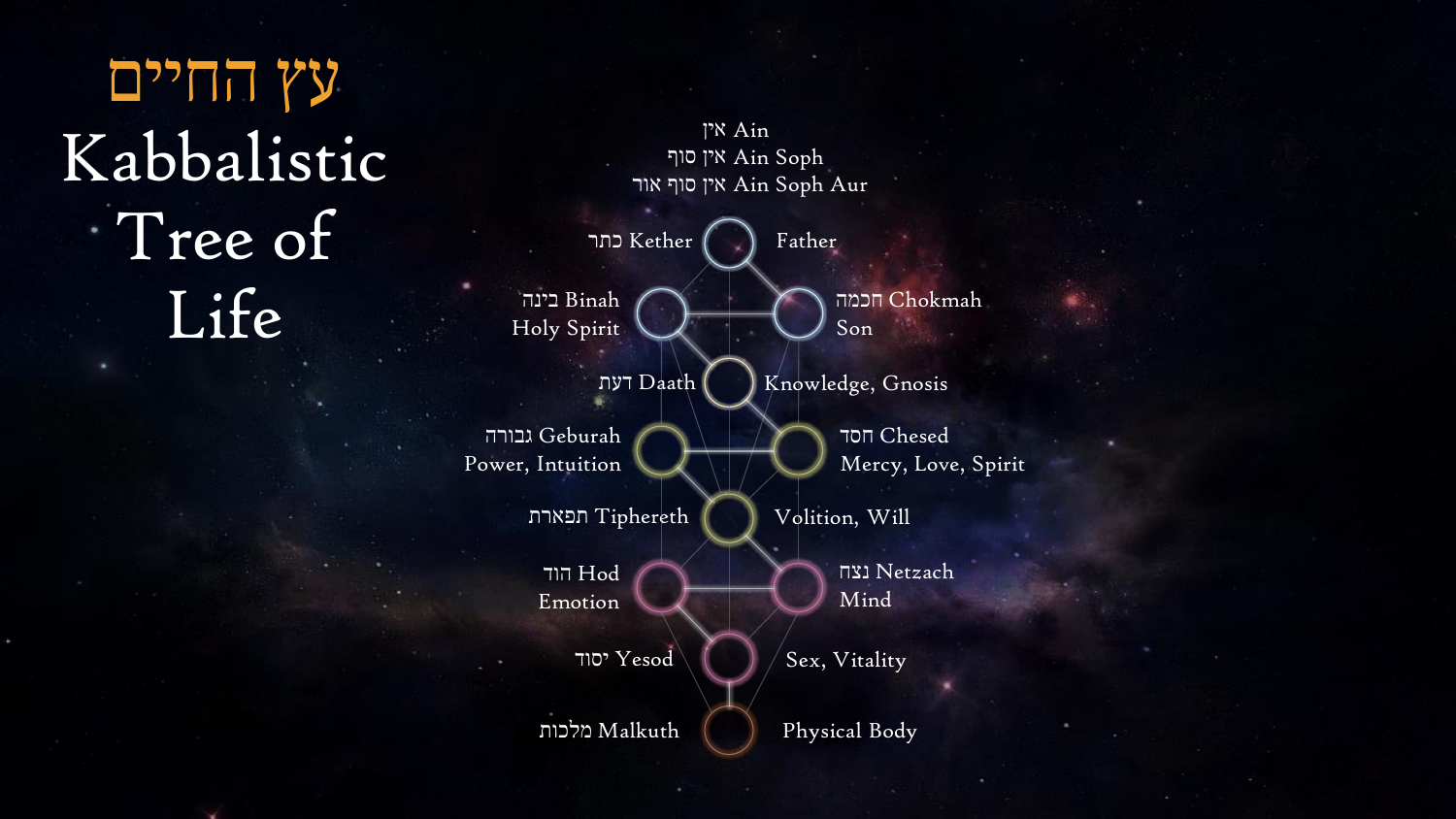Jehovah Jeshuah Yeshuah Joshua

 יהוה Jehovah: Iod-Hei-Vav-Hei. The Four Lettered Name of God, the Tetragrammaton

יהושע Joshua: Iod-Hei-Vav-Shin-Ayin. הושע) Hosea – "to save") with the addition of ' "Iod"); therefore meaning "Iod is salvation."

יהשוה Yeshuah / Jesus / Joshua. The same יהוה with a ש Shin placed in the middle. Shin is Fire.

יהודה Iehudah / Judah / Judaea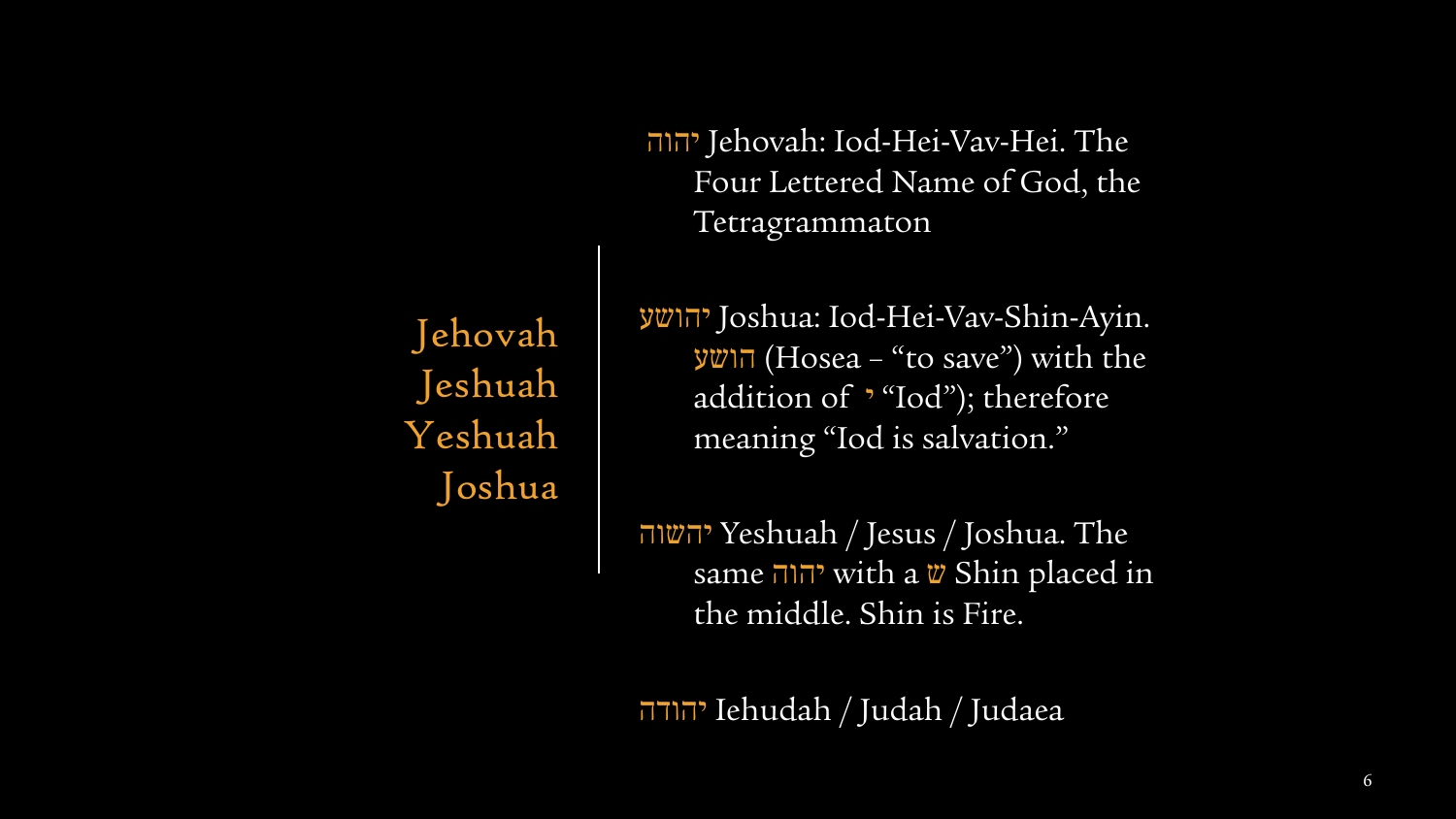## John 4: Healing the Royal Official's Son

46 So Jesus [Iesous, Yeshuah, הוה [יהושע] came again into Cana of Galilee [קנה הגליל], where he made the water wine. And there was a certain nobleman, whose son was sick at Capernaum ["city of consolation"].

<sup>47</sup> When he heard that Jesus [Iesous, יהושע [was come out of Judaea [Ioudaias, יהודה, the superior space] into Galilee [הגליל, the lower space], he went unto him, and besought him that he would come down, and heal his son: for he was at the point of death.

<sup>48</sup>Then said Jesus [Iesous, יהושע [unto him, Except ye see [ὁράω, horaó, ראה, raah] signs [σημεῖον, sémeion, "miracle" , נס nes] and wonders, ye will not have faith [πίστις, pistis].

<sup>49</sup>The royal official saith unto him, Sir [Κύριε, Kyrie: Lord or Master], come down ere my child die.

50 Jesus [Iesous, און saith unto him, Go thy way; thy son liveth [ζάω zao, יח chaim]. And the man had faith [pistis] the word that Jesus [Iesous, יהושע [had spoken unto him, and he went his way.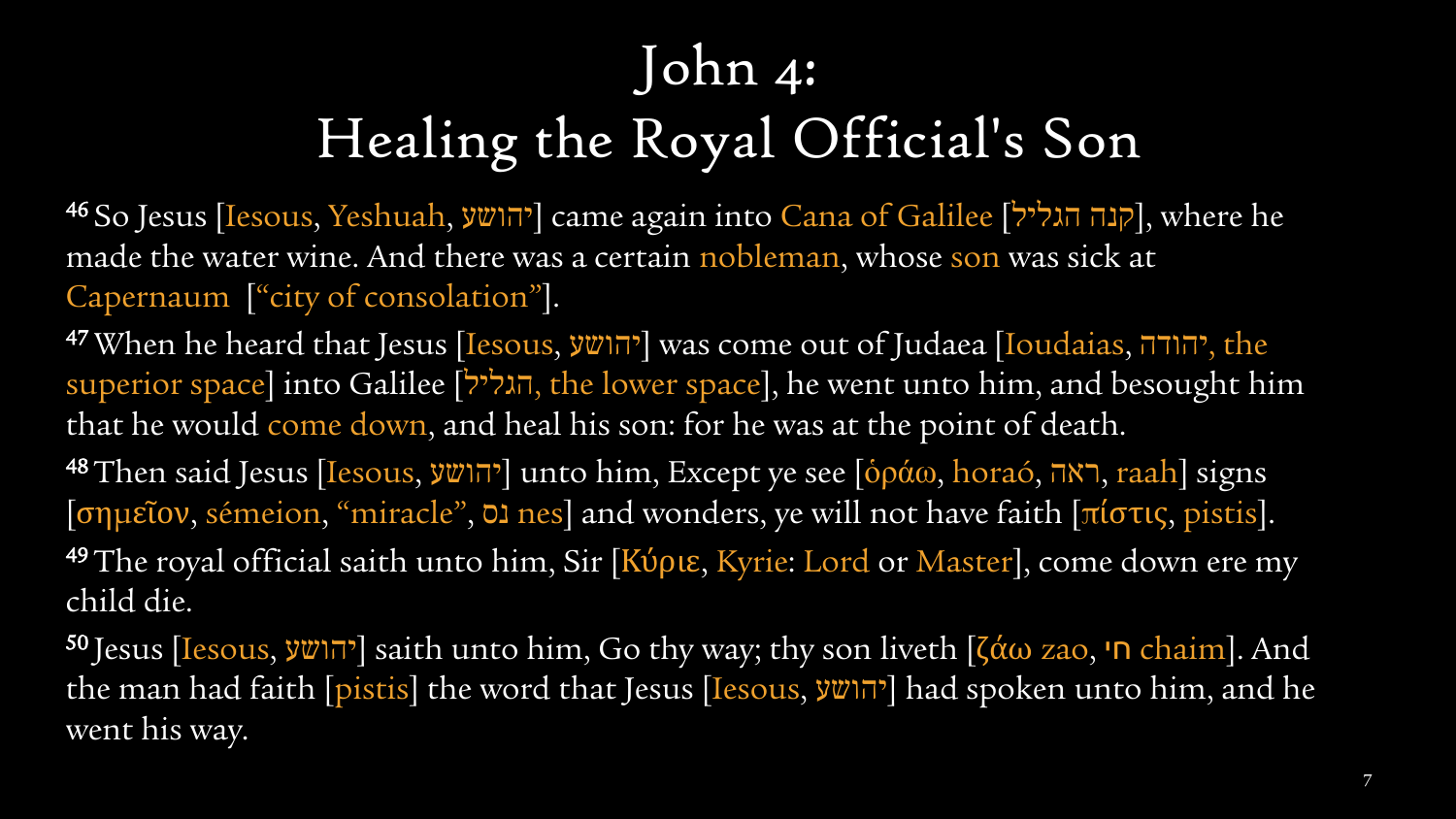עץ החיים Kabbalistic Tree of  $\mathbf{Lie}$  בינה Binah בינה Binah

אין Ain אין סוף Ain Soph אין סוף אור Ain Soph Aur

Father

Kether כתר

Holy Spirit

Geburah גבורה Power, Intuition

Tiphereth תפארת

Hod הוד Emotion

Yesod יסוד

מלכות Malkuth Physical Body

Chokmah חכמה Son

דעת Daath (Knowledge, Gnosis

חסד Chesed, Gedulah Mercy, Love, Spirit

Volition, Will

Netzach נצח Mind

Sex, Vitality

Capernaum כפר נחום Galilee גליל

Judaea יהודה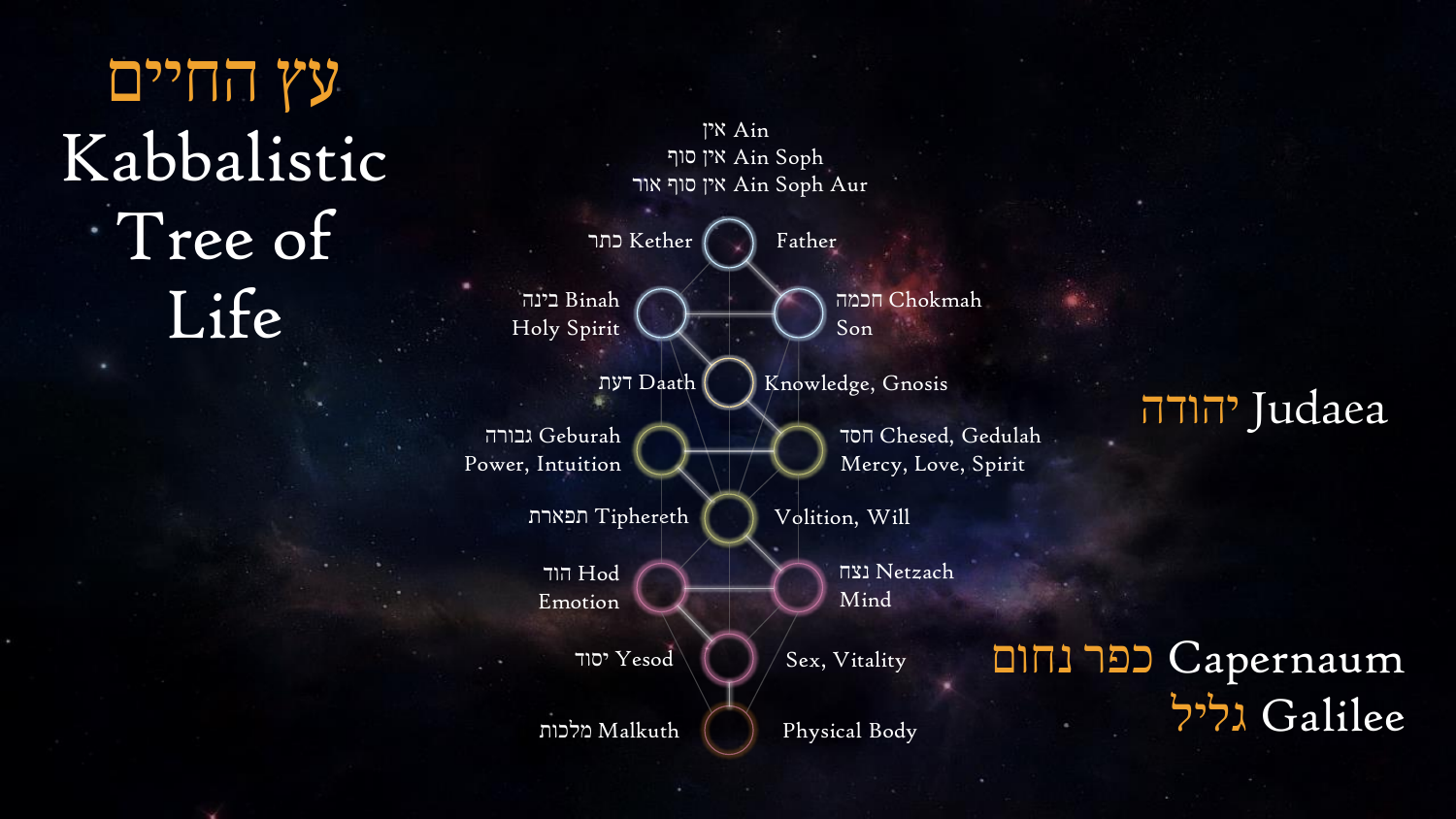Κανα kana kάλαμος קנה qaneh

Cana (Kανα, קנה): is the name of a stream between the territories of Ephraim and Manasseh (Joshua 16:8) (sons of Joseph) and of a town of Asher near Sidon (Joshua 19:28).

kalamos (kάλαμος) : reed, reed pen.

Qaneh (קנה): a reed; a rod, shaft, tube, stem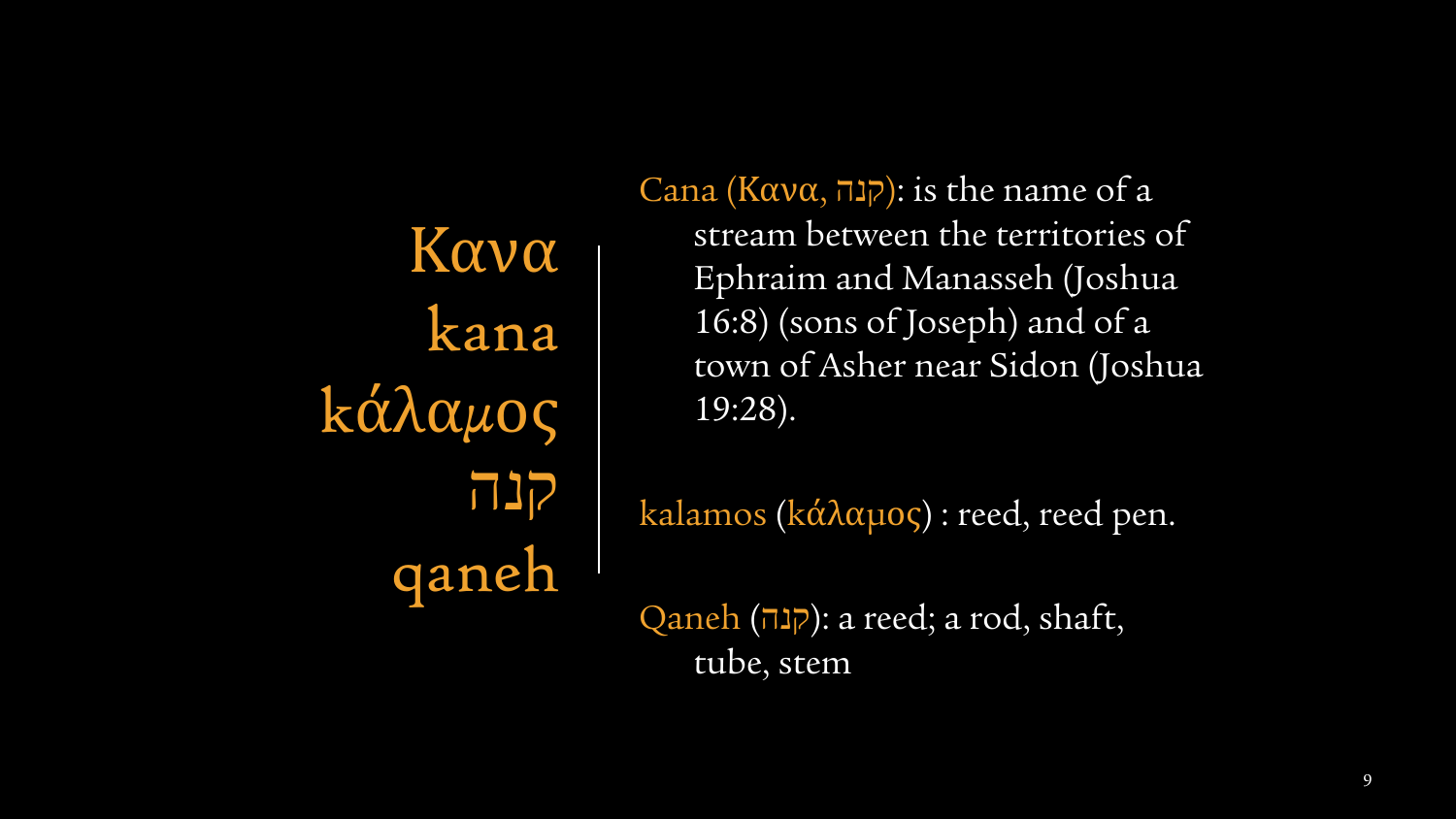Γαλιλαίας Gialilaias Galilaia Galilee Galiyl גליל גלגל גלגלתא

גליל galiyl: circuit, district; rolling, turning (as a door); a ring (as on a finger); a cycle

גלגל gilgal *or* galgal: rolling, wheel, whirl, whirlwind, whirling; in Kabbalah, the returning souls

הגליל Galilee: the northern region of Palestine, also the name of a sea; the circle (or area) of the heathens.

הגלגל בית Beth-Gilgal: House of the Rolling / Turning / Circling; a place in Palestine; place where the Israelites camped after crossing the Jordan (ירדן' descender') River when Joshua made it flow upwards (Joshua 4:19 - 5:12). Place where Elijah and Elisha were brought to heaven in a hurricane (2 Kings 2:1).

Golgotha (Gulgoltha, Γολγοθᾶ, גלגלתא): "Mount of Skulls," Location of the Crucifixion of Jesus.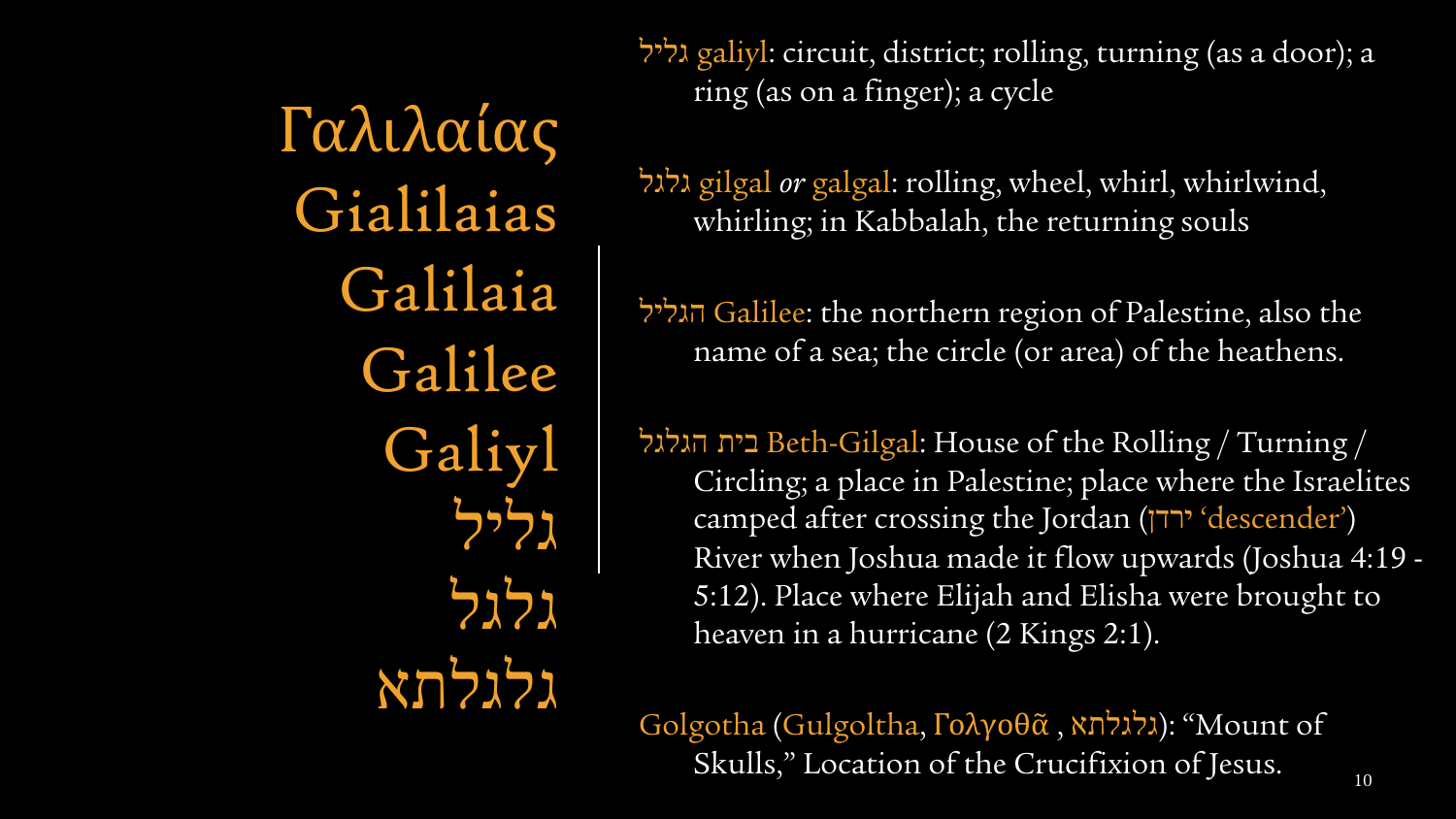## John 4: Healing the Royal Official's Son

<sup>51</sup> And as he was now going down, his servants [δοῦλος doulos, ٦ ] obd] met him, and told him, saying, Thy son liveth  $\left[\zeta \alpha \omega$  zao,  $\eta$  chaim].

<sup>52</sup> Then enquired he of them the hour when he began to amend. And they said unto him, Yesterday at the seventh hour [i zayin] the fever [πυρετός, puretos: "scorching heat"] left him.

53 So the father knew that it was at the same hour [i zayin], in the which Jesus [Iesous, יהושע] said unto him, Thy son liveth  $\zeta \alpha \omega$  zao,  $\eta$  chaim]: and himself believed [πίστις, pistis], and his whole house.

 $54$ This is again the second miracle that Jesus [Iesous, יהושע did, when he was come out of Judaea [Ioudaias, הגליל] into Galilee [הגליל].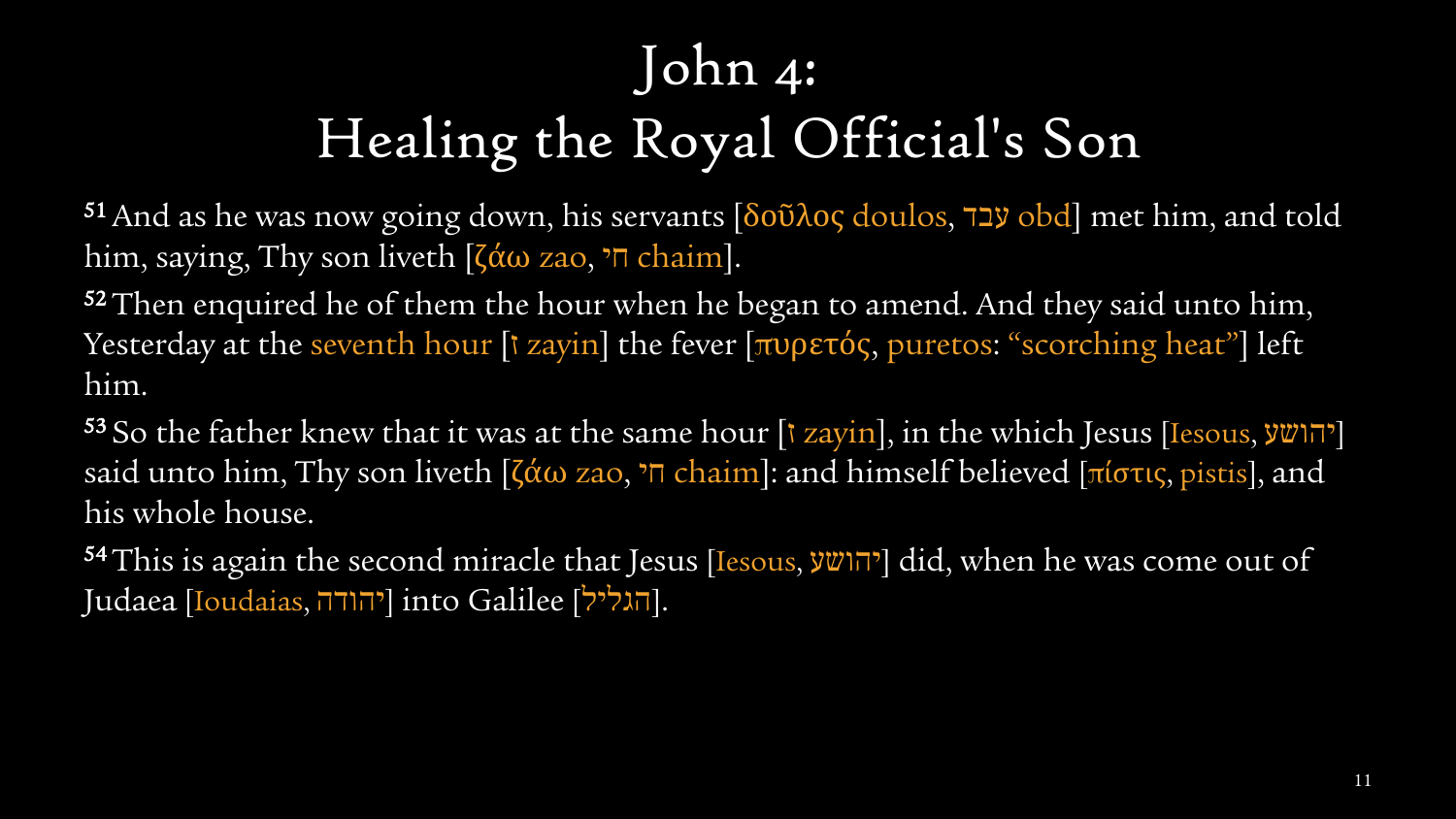ו Vav is formed by a י iod that is been elongated vertically.

ו Vav is the word '*and*.' ו Vav is the connector or bridge between ideas. ו Vav is the conduit between man and God, between Heaven and Earth.

**IVav** 

Sixth Letter

ו Vav is the vertical staff of the wise, the spinal column, the reed, the measure of wisdom.

בראשית ברא אלהים את השמים ואת הארץ Genesis 1:1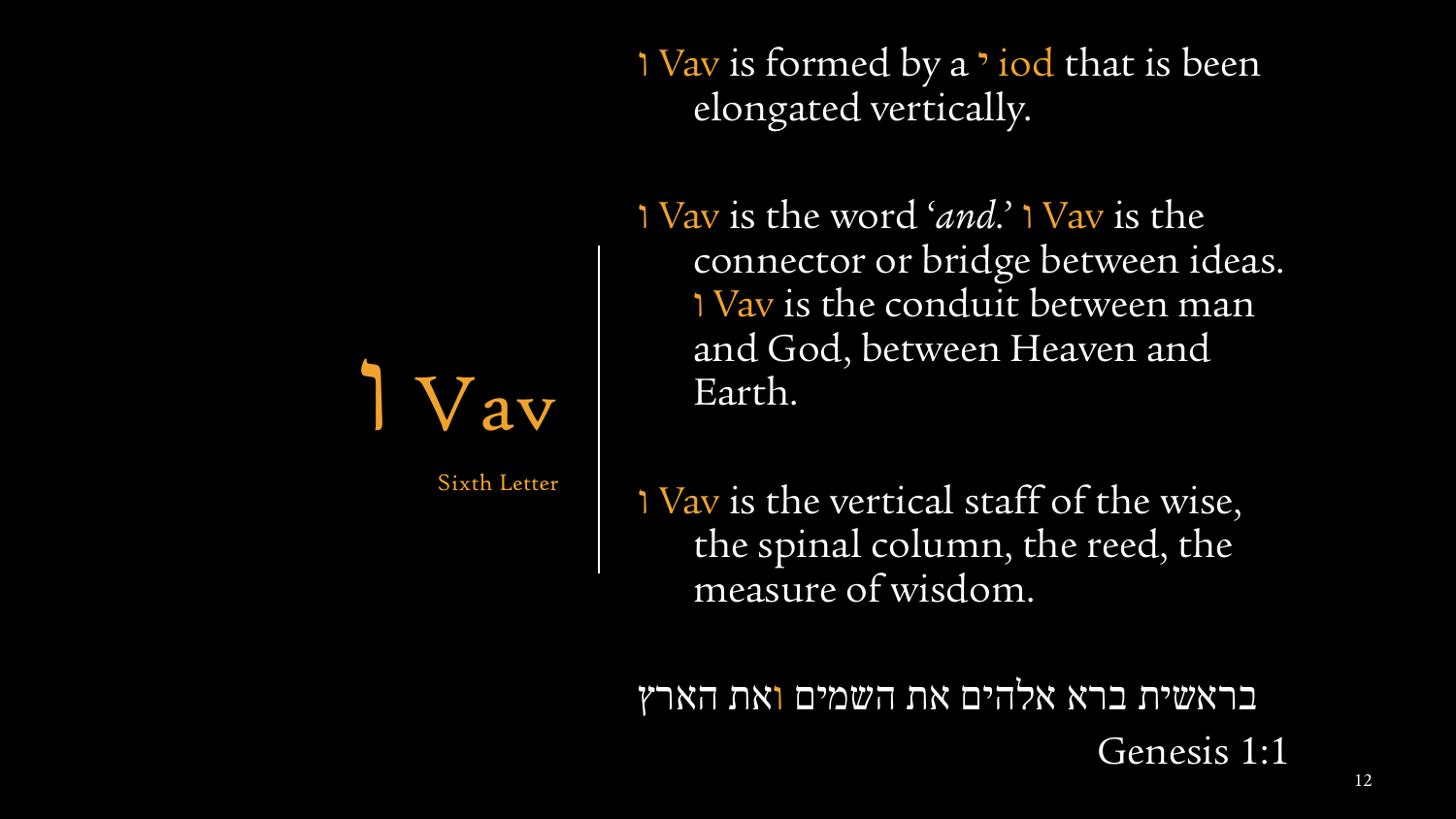ז Zayin is similar to the letter ו Vav. The only difference in shape between the letters ז Zayin and ו Vav is where the vertical line protrudes from the Iod.

ז Zayin means sword. It is also associated with the tongue. The tongue is a twoedged sword. The sword is carried by the hero.

ז Zayin is the Left Witness (or Servant) (עבד Obd), ו Vav is the Right Witness (עד Od).

ז Zayin is our feminine sexual power that must be rectified. It is currently fallen.

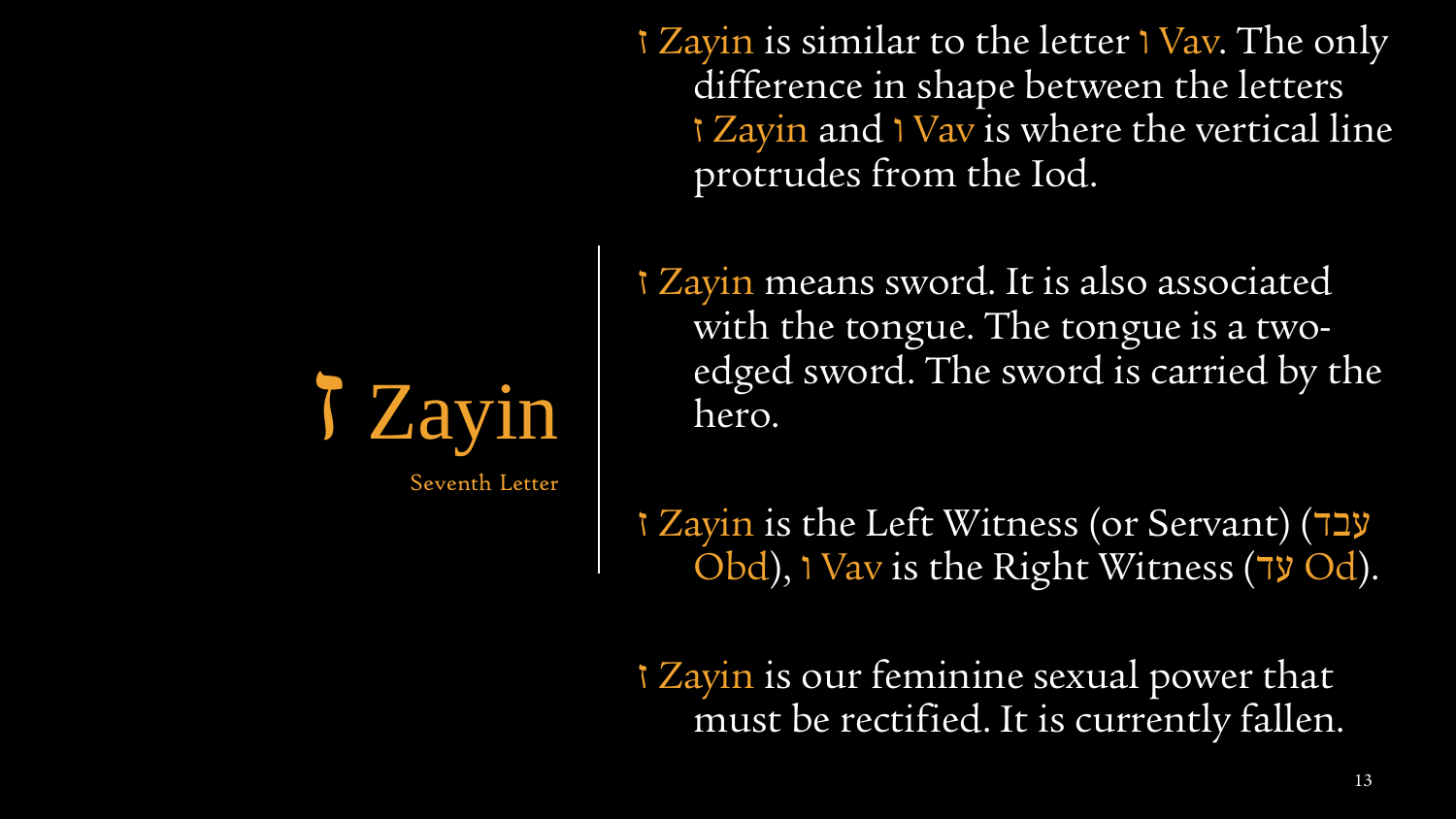I Vav is the word 'and,' the connector or bridge between ideas. I Vav is the conduit between man and God, between Heaven and Earth.

ו Vav is the vertical staff of the wise, the spinal column, the reed, the measure of wisdom.

ו Vav may represent the center column or (when paired with *I* Zayin) the right column of the Tree of Life.

Binah בינה Holy Spirit

Geburah גבורה Power, Intuition

> Hod הוד Emotion

מלכות Malkuth Physical Body

Chesed חסד / Gedulah גדולה Goodness, Mercy, Love, Spirit

Netzach נצח Mind

יסוד  $\gamma$ esod  $\setminus \left( \begin{array}{c} \ \ \end{array} \right) \,$  Sex, Vitality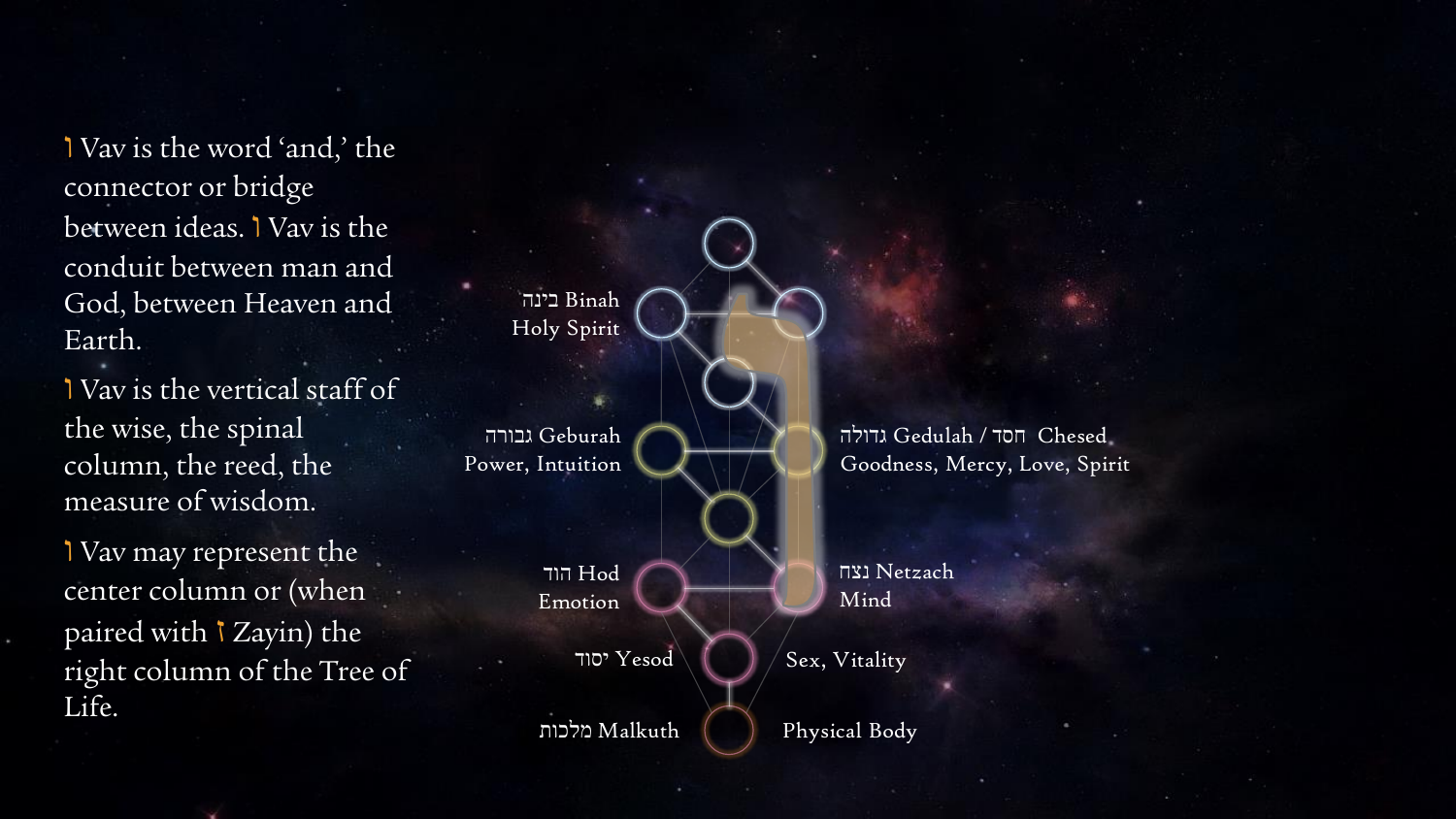From the top down, the seventh sephiroth is נצח Netzach (victory, triumph). From the bottom up, the seventh sephiroth is גדולה Gedulah (Greatness). Both are on the right side. The seventh letter is I zayin, which stands tall. It represents the left side of

the Tree of Life: Binah, Geburah, Hod, Yesod, and Malkuth.

Binah בינה Holy Spirit

Geburah גבורה Power, Intuition

> Hod הוד Emotion

מלכות Malkuth Physical Body

Chesed חסד / Gedulah גדולה Goodness, Mercy, Love, Spirit

Netzach נצח Mind

יסוד  $\mathbf{Y}$ esod  $\setminus \begin{pmatrix} & \ & \end{pmatrix} \setminus \mathbf{Sex}$ , Vitality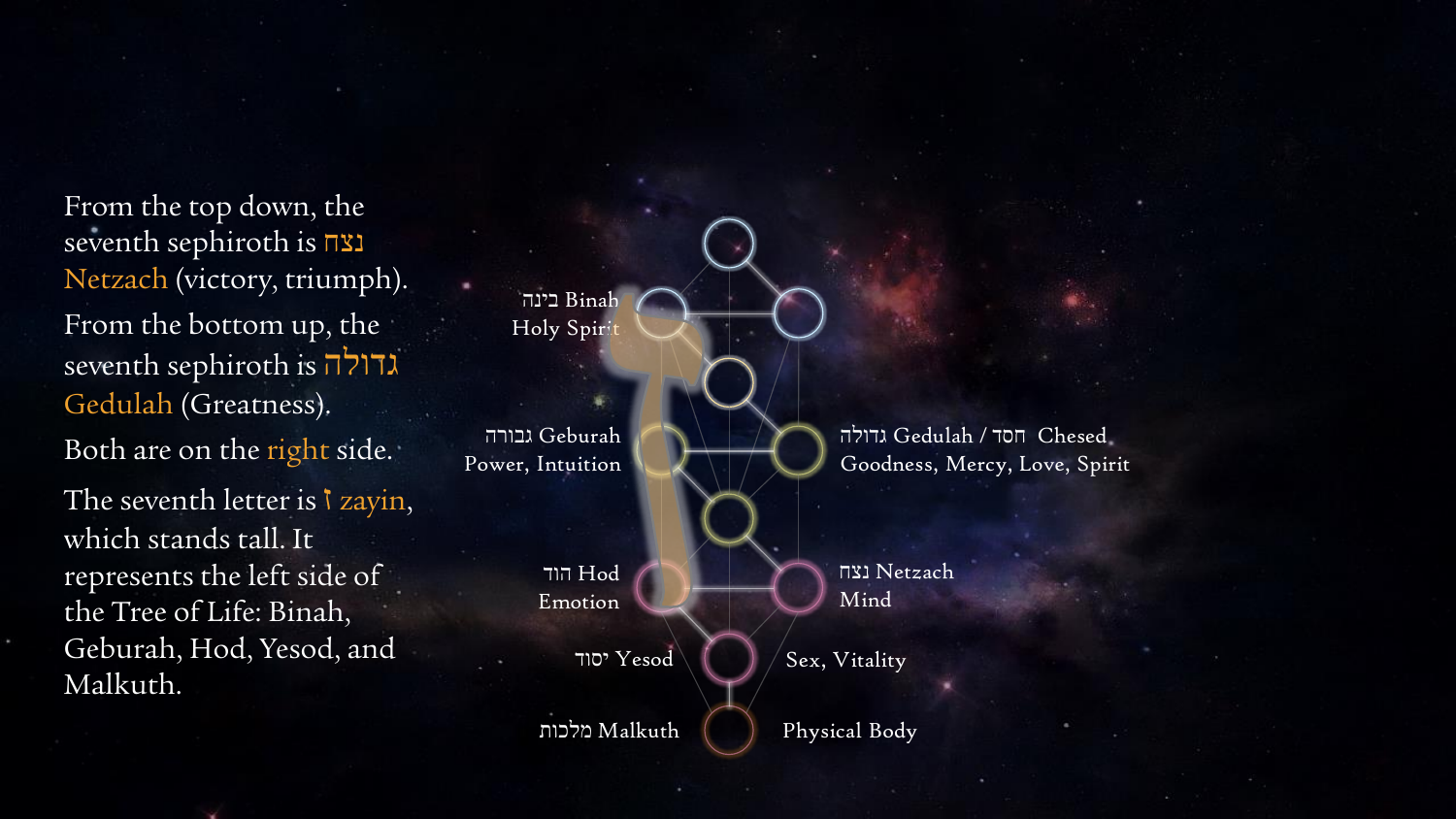Binah בינה Holy Spirit

Geburah גבורה Power, Intuition

> Hod הוד Emotion

מלכות Malkuth $\quad \begin{pmatrix} \quad & \quad \\ \quad & \quad \end{pmatrix}$  Physical Body

Chesed חסד / Gedulah גדולה Goodness, Mercy, Love, Spirit

Netzach נצח Mind

יסוד  $\mathbf{Yesod} \setminus \begin{pmatrix} \ \ \ \ \ \end{pmatrix} \ \ \end{pmatrix}$  Sex, Vitality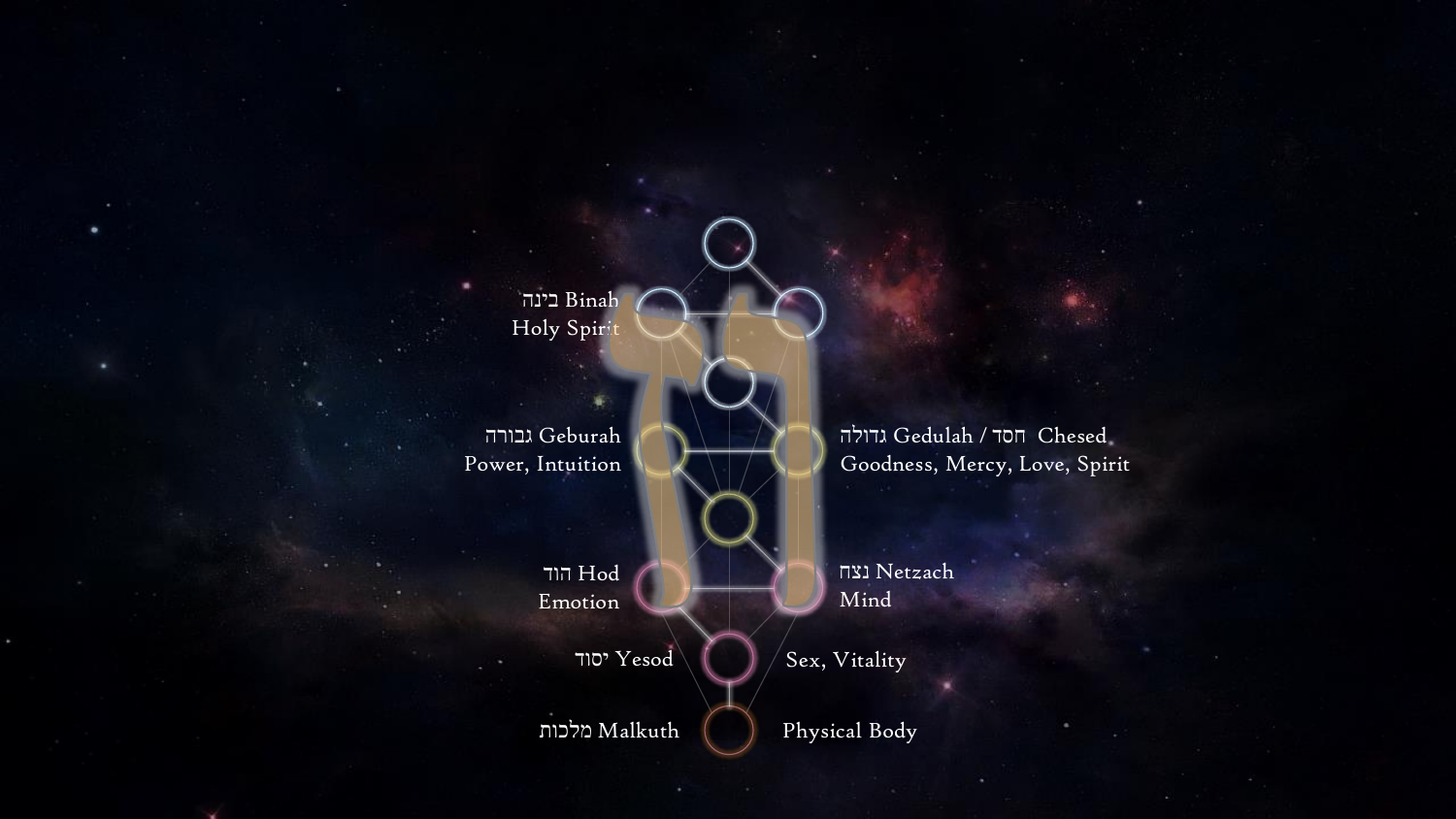#### The Path is Chet, "Life"

ז Zayin means weapon or sword and represents the returning light on the left side, which crowns or illuminates the וvav of the right side.

Together, ז Zayin on the left, and I Vav on the right, form ח chet, which is life, <sup>n</sup> chaim.

Binah בינה **Holy Spirit** 

Geburah גבורה Power, Intuition

> Hod הוד Emotion

מלכות Malkuth Physical Body

Chesed חסד / Gedulah גדולה Goodness, Mercy, Love, Spirit

Netzach נצח Mind

יסוד  $\mathbf{Y}$ esod  $\setminus \begin{pmatrix} & \ & \end{pmatrix} \setminus \mathbf{Sex}$ , Vitality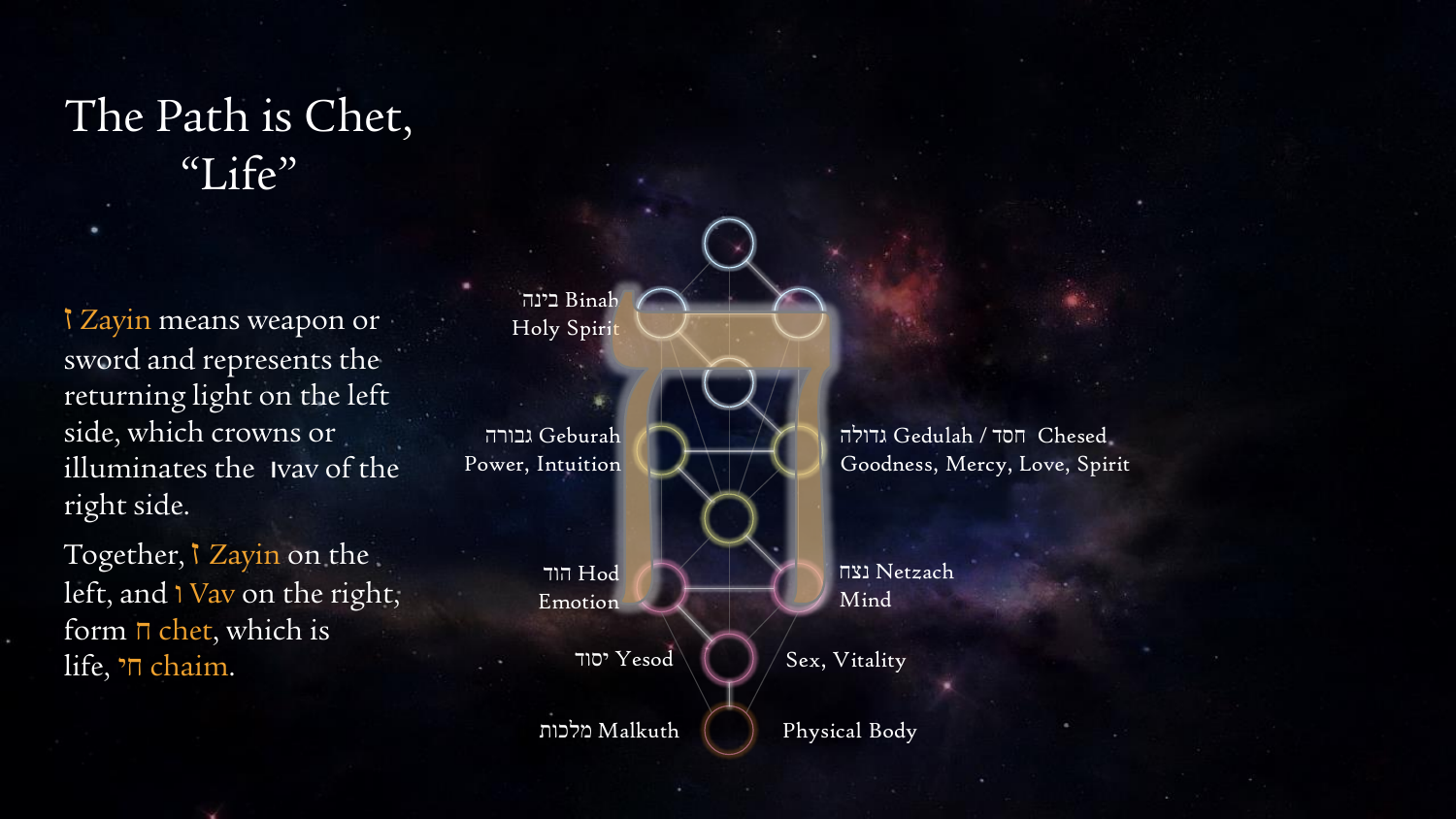ח Chet is formed by ו Vav on the right, and ז Zayin on the left, connected at the top.

ח Chet is he first letter of the Hebrew word for life:  $\overline{\eta}$  chai.

Chet ח

Eighth Letter

ח Chet symbolizes the motion of Universal Life, the Light of the Ain Soph Aur.

ח Chet symbolizes the life that emerges from any marriage. More important than physical life is spiritual life!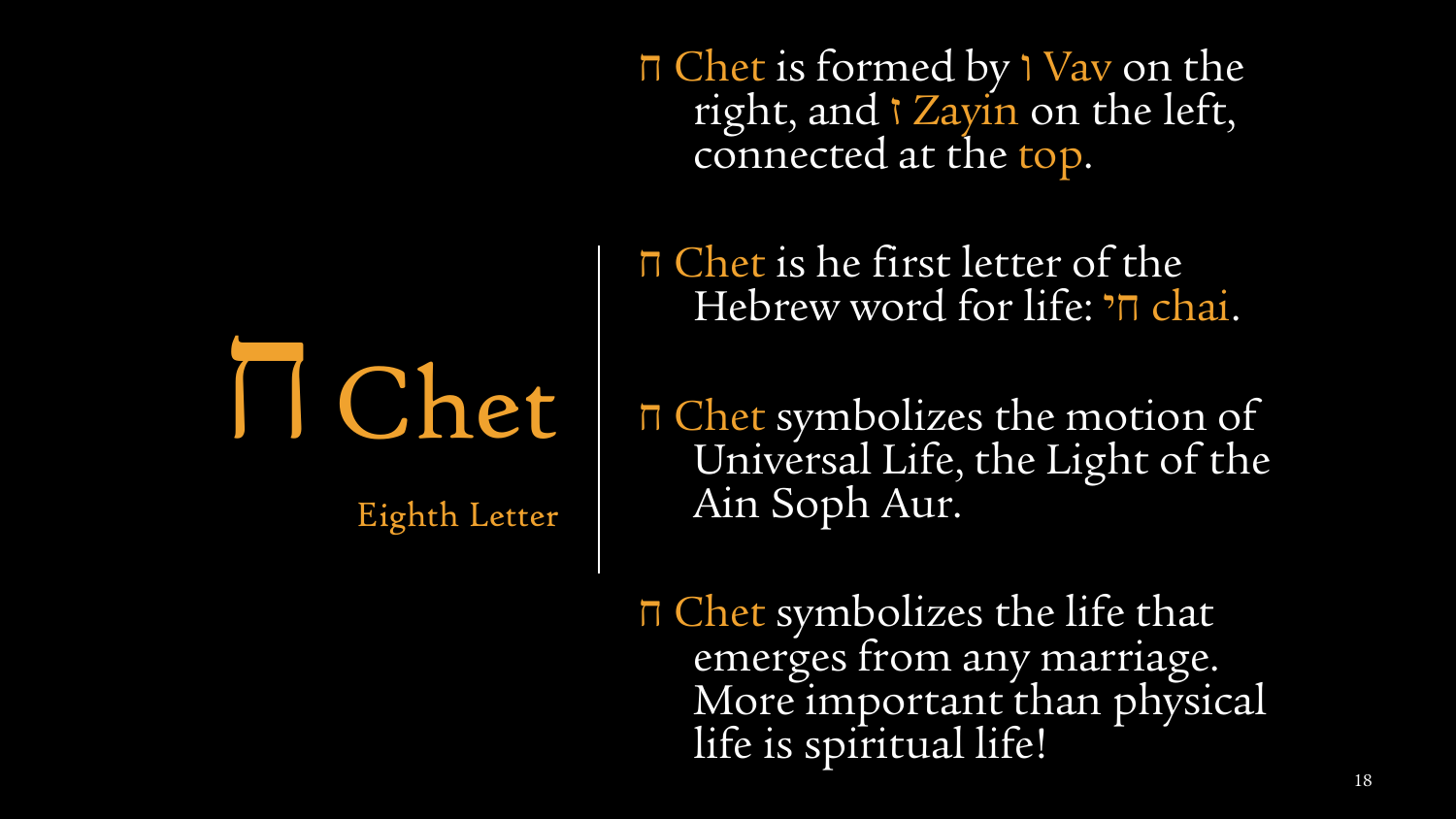ט Teth is formed by ו Vav on the right, and ז Zayin on the left, connected at the bottom.

ט Teth is the symbol of the serpent. I Vav is the masculine Adam, *I* Zayin is the feminine Eve.

**U** Teth

Ninth Letter

ט Teth is the Ninth Letter, related to the Ninth Sephiroth, Yesod. Yesod represents sexuality.

ט Teth is the tempting serpent of paradise, the crucible of spiritual knowledge (gnosis).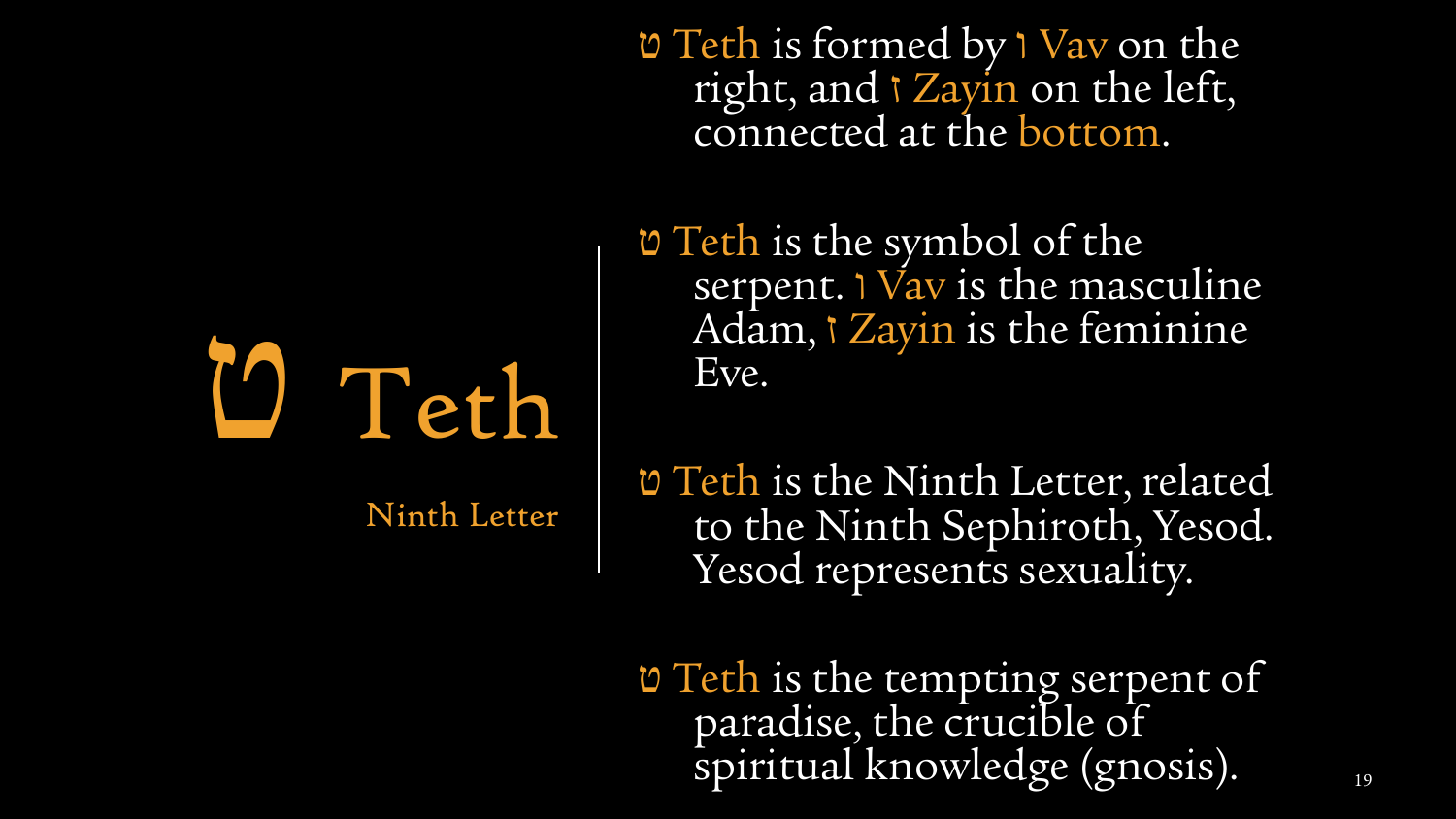ש Shin represents the three flames of the Trinity.

W Shin

Twenty First Letter

ש Shin is Fire in all levels. Fire is our burning activity.

ש Shin can be polarized negatively or positively. The Devil's pitchfork is an inverted w Shin.

*Temptation is fire. Triumph over temptation is light.* - Samael Aun Weor